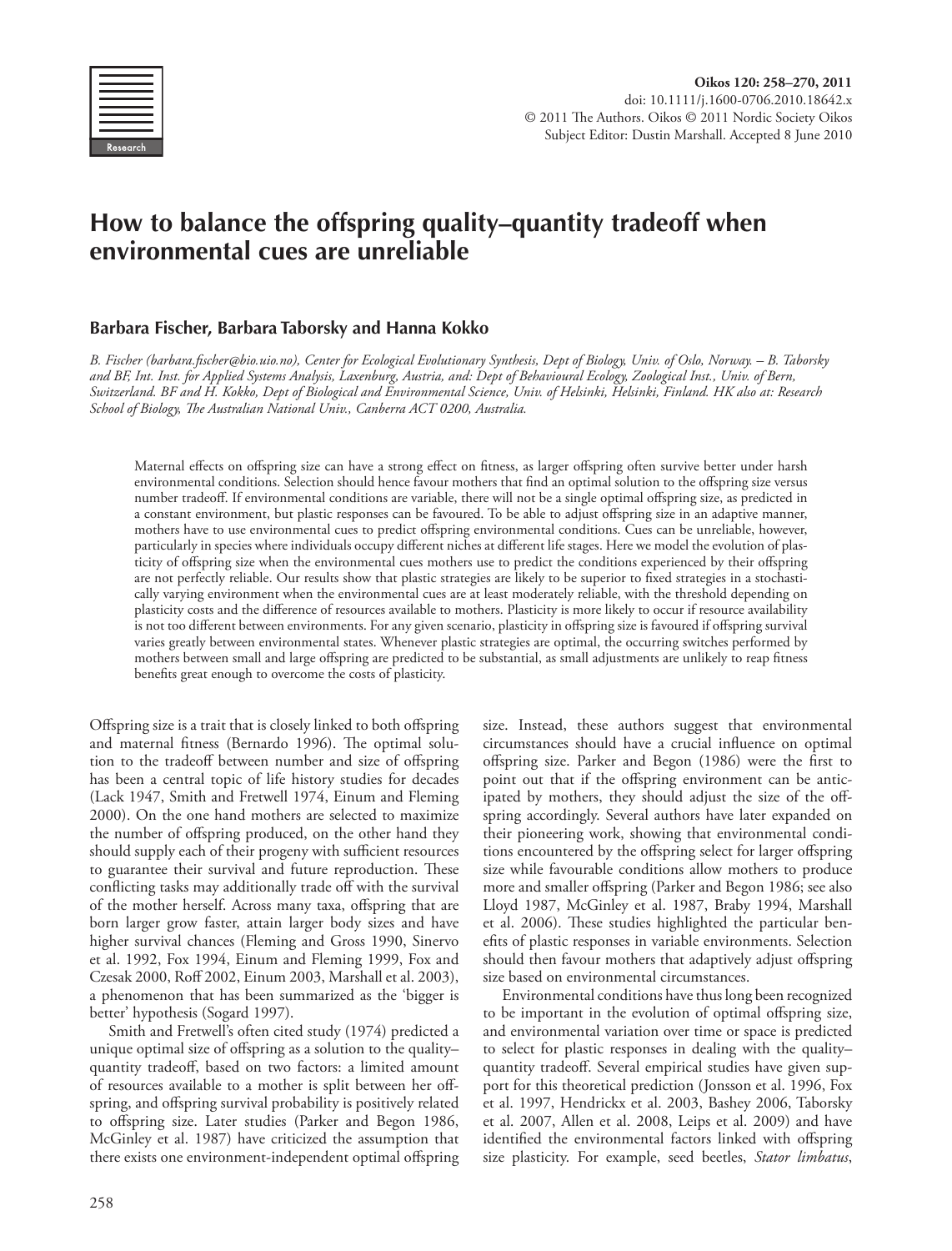tailor the size of eggs produced to the respective host plant seeds they lay their eggs on (Fox et al. 1997). Offspring fitness significantly increased with size on one host plant, whereas offspring survival was generally high irrespective of egg size on the second type of host plant seeds. Seed beetles are thus plastic in their tradeoff decisions, and are able to switch between producing large and small eggs depending on the seed type used as substrate. Similarly, Allen et al. (2008) demonstrated offspring size plasticity in a bryozoan species. Larger larvae performed better when competition was strong (high density). Accordingly, mothers produced larger larvae that are better competitors and have higher dispersal ability at higher densities, but a higher number of small larvae at low densities. In a similar experiment, females of the least killifish, *Heterandria formosa* adjusted offspring size to density with mothers at higher densities producing larger offspring (Leips et al. 2009). Another possible mechanism was identified by Taborsky et al. (2007) in a cooperatively breeding cichlid. They showed that mothers can plastically adjust offspring size as a response to perceived predation risk with mothers producing larger offspring when perceived predation risk was higher.

The above-mentioned studies demonstrate that adjusting offspring size in a plastic manner can be adaptive for a mother in a variable environment. Such an adaptive response is only possible if the state of the expected offspring environment can be assessed by the mother. Evaluating environmental conditions becomes considerably more complex, however, in species in which juvenile and adult individuals occupy different niches that are often spatially separated (Werner and Gilliam 1984). Niche separation between life stages can, but does not have to be, associated with differences in body size. Ontogenetic niche shifts can occur as discrete events (e.g. metamorphosis in amphibians or holometabolous insects) or as rather continuous transitions during the growth period. Niche separations of subsequent life stages are ubiquitous in nature and have been demonstrated in a broad range of taxa (reviewed by Werner and Gilliam 1984), for example in fish (Werner and Gilliam 1984, Osenberg et al. 1992, Hjelm et al. 2000), amphibians (Wilson 2005), reptiles (Mushinsky et al. 1982, Eskew et al. 2009), and invertebrates, for example in cephalopods (Rodhouse and Nigmatullin 1996), polychaetes (Hentschel 1998), and insects (Bradshaw and Johnston 1995). Thus, the environmental conditions experienced by a mother when deciding on the size-number tradeoff are not necessarily identical to what her offspring will encounter. To reduce the level of uncertainty, mothers can collect information that will be useful in making decisions (Dall et al. 2005): for example, a butterfly laying eggs may sample the larval environment (the host plant). In a variable environment, however, a certain level of uncertainty is likely to persist even if mothers are able to gain information about the larval environment. Sampling might be incomplete and sometimes erroneous, and time delays between the sampling and the actual encounter of the environment by the offspring could form a source of inaccuracy.

Studies investigating adaptive phenotypic plasticity in offspring size have so far either assumed that mothers possess full information on the postnatal environment of their progeny (essentially juveniles and adults share the same environment, Fox et al. 1997), or that the maternal environment is a good

predictor for offspring environmental conditions (Allen et al. 2008) without quantifying how much error being a 'good predictor' might tolerate. In reality, the environment where a mother accumulates and allocates resources for reproduction and the environment her offspring will experience will be correlated to quite different degrees (Bernardo 1996). It is therefore important to include the reliability of cues available to mothers explicitly in the study of maternal allocation decisions. We expect the information available, and hence the reliability of environmental cues, to play an important role in the evolution of phenotypically plastic offspring size.

Here we introduce a conceptual model to investigate under which environmental conditions a plastic determination of offspring size is expected to evolve. In our model we investigate how strongly correlated maternal and juvenile environments have to be, and hence how 'reliable' the environmental cues available to the mother have to be for a phenotypically plastic offspring size strategy to be favoured by selection.

## **Methods**

We model a system where adults and offspring of a species occupy different niches, and juveniles migrate from the juvenile to the adult niche when reaching maturation. For simplicity, we consider a semelparous life history with one reproductive event in a lifetime. This allows us to ignore the third component in the complex three-way tradeoff of offspring size, offspring number and parental survival. We thus focus on the major life history tradeoff of offspring number versus size. We derive optimal solutions to this tradeoff in a setting where adult and juvenile environments may differ from each other, and mothers have incomplete information on which to base their predictions of the environment encountered by the offspring.

We assume that offspring survival depends on offspring size. We call this trait 'size' in keeping with tradition in the literature, but strictly speaking we refer to offspring mass. Survival also depends on the current environmental state encountered by the offspring. We assume that the offspring environment can take one of two possible states, either 'good', G, or 'poor', P. Hence, we describe offspring survival by two separate functions for the two environmental states. We assume that there is a survival benefit to being large, thus in both environments survival is a monotonously increasing function of size *s*. In addition, for any given size, offspring should survive better if the environmental conditions are good than when they are poor. From the above assumptions it follows that large size can compensate for reduced survival chances when the environment turns poor. For our examples we use the Holling type III function to give the survival probability in 'good' environmental conditions,  $S_G$  (*s*), and in 'poor' conditions:  $S_p(s)$ ,

$$
S_{\rm p}(s) = \frac{s^a}{\beta_{\rm p} + s^a} \tag{1a}
$$

$$
S_{\rm G}(s) = \frac{s^a}{\beta_{\rm G} + s^a} \tag{1b}
$$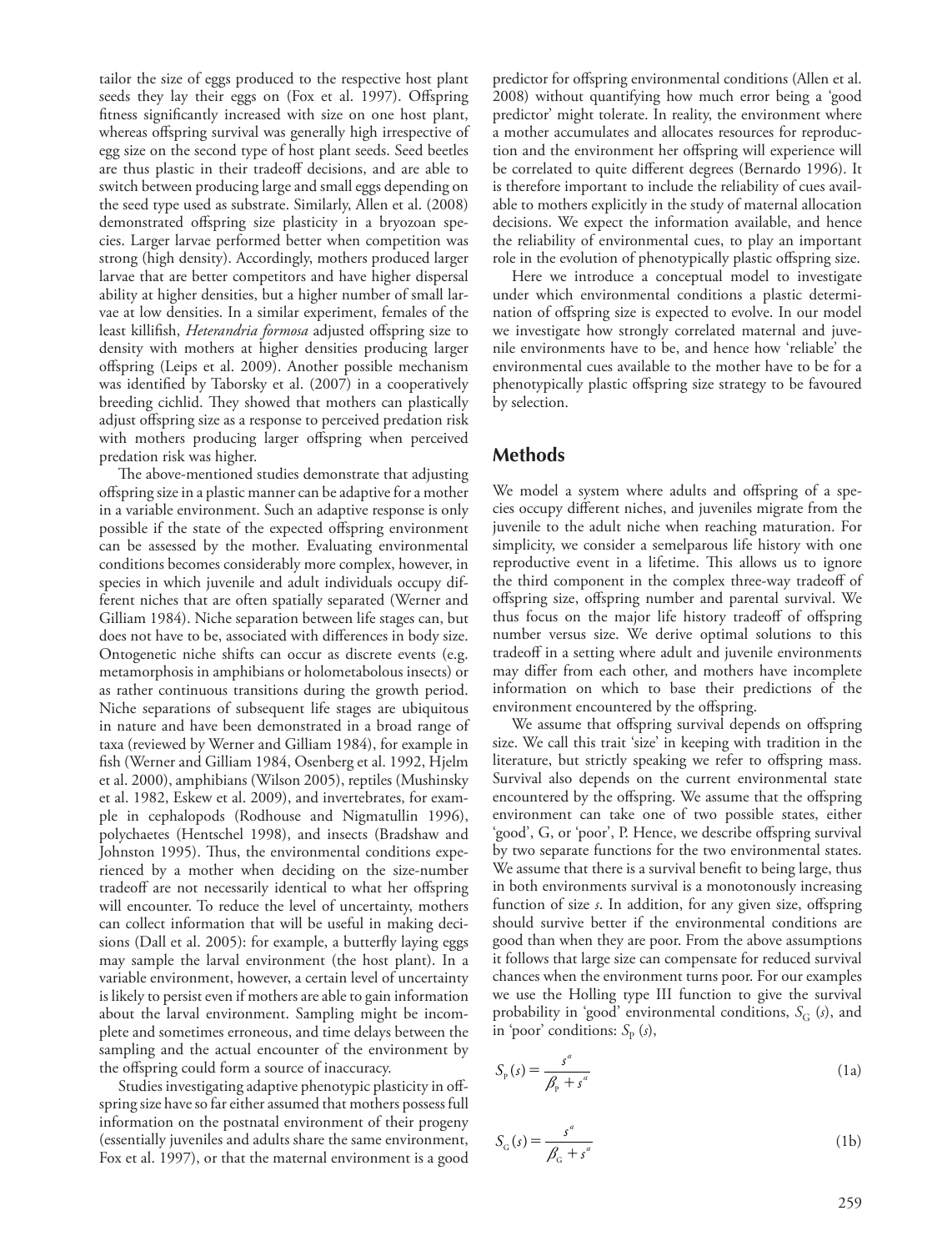Here *a* determines the shape and  $\beta_P$  and  $\beta_G$  the steepness of the survival functions  $S_P^{\bullet}$  (*s*) and  $S_G$  (*s*), respectively. All three parameters take positive values only. To make the labels 'good' and 'poor' biologically feasible we assume  $\beta_P > \beta_G$ such that offspring survive better in a good environment. From the above assumptions it follows that  $S_G(s) > S_p(s)$  for all  $s > 0$ , and that survival is zero if size equals zero. Hence, under good environmental conditions, survival probability initially increases faster with size but also attenuates faster than in a bad environment. In other words, the survival benefits of increased size diminish faster with growing size *s* when the environment is good (Fig. 1).

We assume offspring number *n* to be negatively proportional to the size of individual offspring. In other words, the larger the offspring produced, the smaller is the number of offspring within a clutch. In keeping with much of the literature on size-number tradeoffs, we assume a simple relationship where the total amount of mass to be allocated to reproduction is split between offspring (Fig. 1).

$$
n(s) = \frac{R}{s} \tag{2}
$$

Here, *R* is the total mass of resources to be divided between offspring. We assume that *R* depends both on the maternal phenotype and the amount of resources provided by the environment that is available to a mother. As the resources should vary with the quality of the adult environment, we assume that offspring number depends on  $R<sub>G</sub>$  in a good environment and  $R_{\rm p}$  in a poor environment:  $n_{\rm G}(s) = R_{\rm G}/s$  and  $n_{\rm p}(s) = R_{\rm p}/s$ .

Given our assumption of semelparity, maternal fitness in a specific environment can be defined as the product of offspring number times offspring survival probability. As we consider variable environmental conditions, we have to weigh these fitness values with the probabilities  $f$  or  $(1 - f)$ that the respective environmental situation occurs, and the maternal fitness is properly defined as the geometric mean of the fitness values across the two possible environments. In variable environments, and particularly for semelparous life histories, the geometric rather than the arithmetic mean



Figure 1. Offspring survival probability  $S_G(s)$  in a 'good' juvenile environment (dashed), and *S*<sub>P</sub>(*s*) in a 'poor' juvenile environment (solid), describing how survival in a good vs poor environment increase with offspring size. Size-number tradeoff function *n*(*s*) (dotted), describing how number of offspring decreases with offspring size. Parameters:  $a = 3$ ,  $\beta_p = 50000$ ,  $\beta_q = 5000$ ,  $R = 10$ .

is the suitable fitness measure (Philippi and Seger 1989). We thus define fitness as

$$
W(s) = n_G(s)^f \times S_G(s)^f \times n_P(s)^{(1-f)} S_P(s)^{(1-f)}
$$
(3)

where *f* is the probability that the environmental condition experienced by the offspring will be good. If it is certain that the juvenile environmental conditions will be good or poor  $(f=1 \text{ or } f=0)$ ,  $W(s)$  becomes

$$
W_{\mathcal{G}}(s) = n_{\mathcal{G}}(s) \times S_{\mathcal{G}}(s)
$$
\n<sup>(4a)</sup>

or

$$
W_{\rm p}(s) = n_{\rm p}(s) \times S_{\rm p}(s) \tag{4b}
$$

respectively. Offspring fitness *W* (*s*) as described in Eq. 3 is now a weighted geometric average of these two expressions, with  $f$  and  $(1-f)$  being the weights.

To reflect our assumption that individuals are born into a juvenile environment but will occupy a different niche as adults (Fig. 2), we define and model the juvenile environment J and the adult environment A separately. We assume that individuals migrate to the adult environment upon reaching maturation, and that both environments fluctuate stochastically between the good and poor states while maintaining a level of autocorrelation. In the simplest scenario (the 'no information scenario'), the juvenile and adult environments are spatially separated and isolated without any information flow or link between the two. More importantly, our model also includes scenarios where adults are able to sample the juvenile environment before deciding on offspring size (the 'sampling scenario'), or alternatively, J and A are physically linked by an external forcing factor such as weather (this allows mothers to 'know' something about J even if they have not sampled J directly; we call this the 'inference without sampling scenario'). These two variants differ only in interpretation. In either case, the adult environment A encompasses all the information available to an adult (including potential sampling of J). In the 'sampling scenario' we simply let the imperfect correlation between A and J reflect the state of knowledge that can be reached in A by sampling J. In the 'inference without sampling scenario' the correlation between J and A has a more direct interpretation: it results from an external forcing (e.g. weather) which indirectly causes a correlation between the juvenile and adult environment (Fig. 2).



Figure 2. Sketch of environmental components. External environment E, juvenile environment J and adult environment A are set up in a hierarchical way, such that E influences both J and A directly (solid arrows) and an indirect influence arises between J and A (dashed arrows).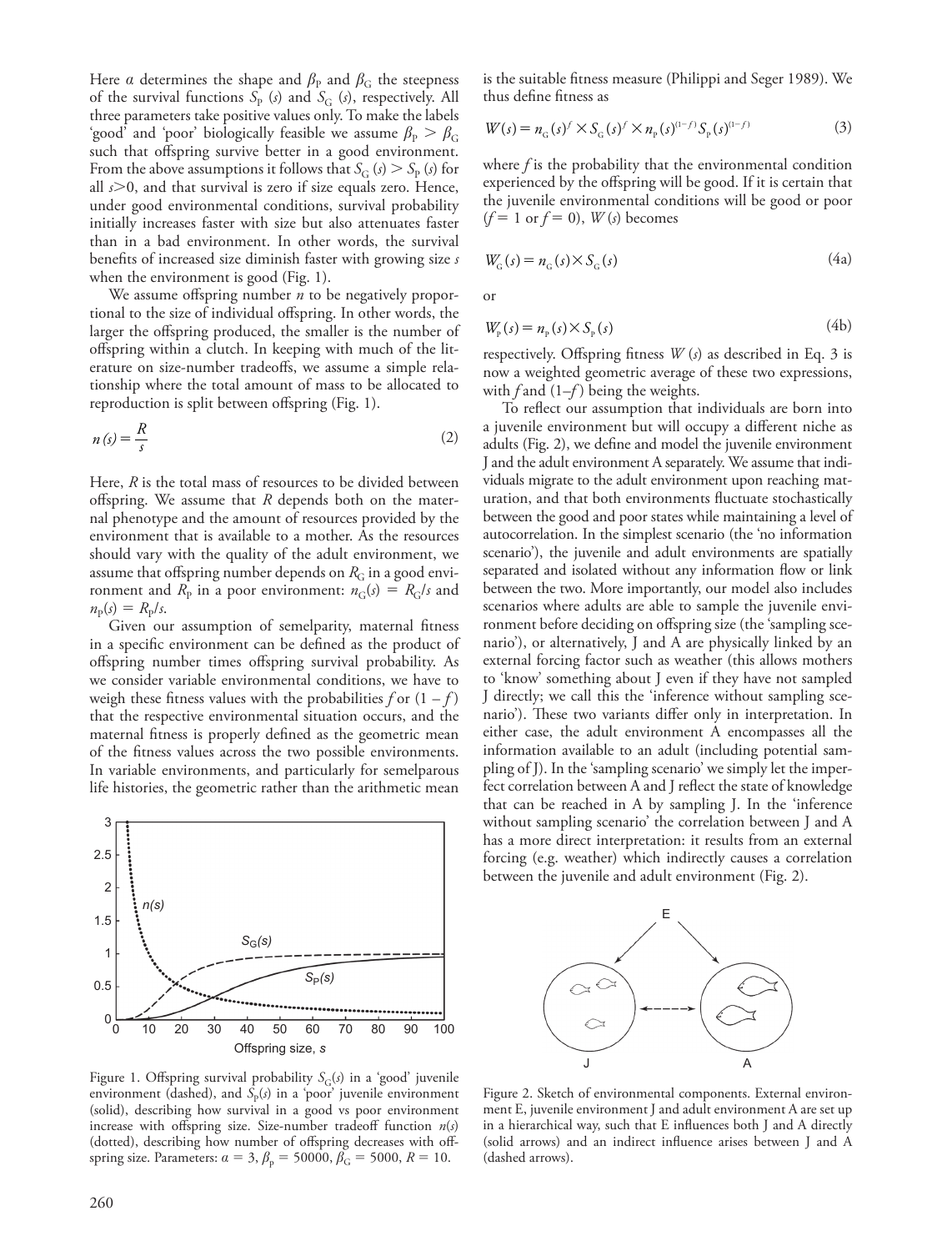To accommodate these assumptions we model an environment consisting of three components with a hierarchical structure: the external environment E, the juvenile environment J, and the adult environment A. Similarly to J and A, the external environment E can be in a 'good' or a 'poor' state. This state creates the forcing that influences both J and A in the following fashion: The juvenile environment J stays in its current state with probability  $p_j$ , and switches to the current state of the external environment E with probability  $(1-p_j)$ . Similarly the adult environment A stays in its current state with probability  $p_a$ , and switches to the state of E with probability  $(1$  $p_a$ ). There is no feedback from J or A to E, instead the external environment E stays in its current state with probability *pe* , and switches to its alternative state with probability  $(1-p_e)$ .

These environmental dynamics can be described by a simple stochastic process which has a finite number of discrete states and forms a Markov chain. The three components of the environment (E,J,A) can be in state 'good' or 'poor' each, resulting in eight different three-dimensional states altogether. These eight states form the state space  $\Omega$ of the system,

$$
\Omega = \{ (P, P, P), (P, P, G), (P, G, P), (G, P, P), (P, G, G), (G, G, P), (G, P, G), (G, G, G) \},\tag{5}
$$

where, for example, state (G,P,G) describes the case that the external environment E is good, the juvenile environment J is poor and the adult environment A is good.

Our next aim is to calculate how often each of the eight possible states occur in the system. This allows us to derive the correlation between the J and A environments based on the parameters  $p_e$ ,  $p_j$  and  $p_a$ . To derive the frequencies of these states, we have to analyse the stochastic process describing the dynamics of the environment. The Markov transition probabilities *tij* define the frequencies of state changes from state *i* to state *j* for all possible values  $i = 1,...,8$  and  $j =$ 1,…,8. The transition probabilities are summarized in the transition matrix  $\mathbf{M} = (t_{ij})_{i,j}$  which is given below.

*e j e j*

 $(1 - p_a)(1 - p_e)$   $p_a(1 - p_e)$  $(1 - p_a)(1 - p_e)$   $p_a(1 - p_e)$  0

 $-p_a(1-p_e)$   $p_a(1-p_e)$ 

It is worth emphasizing that it is not the actual state of the three environmental components E, J and A that determines the probability of the three-dimensional state in *D*, as we did not assign probabilities to states but to switches between states (our *p* parameters). The probability that the adult environment matches the poor state of the external environment while the juvenile environment differs from these by being in a good state (this is expressed as *D*(P,G,P) is thus equal to *D*(G,P,G) in which the adult environment once again reflects the external environment but this time by both being in a good state, and again the juvenile environment differs, now by being poor. In both cases the adult environment A and the external environment E are in the same state, while J is in the alternative state. This logic applies to all such pairings, and hence, the eight probability values in *D* split up into four pairs and summing up one of each pair gives a probability of 0.5,

$$
D(P, G, G) + D(G, G, G) + D(P, P, G) + D(G, P, G) = 0.5
$$
\n(7)

The numerical values of the elements of *D* are useful for deriving the following three biologically meaningful expressions: the probability  $f_{\text{GG}}$  that the offspring will experience a good environment given that the adult environment is good,  $f_{\text{Clp}}$ that the offspring environment is good even though the adult environment is bad, and the environmental reliability *r*,

$$
f_{G|G} = \frac{D(P, G, G) + D(G, G, G)}{D(P, G, G) + D(G, G, G) + D(P, P, G) + D(G, P, G)}
$$
  
= 2(D(P, G, G) + D(G, G, G)) (8)

$$
f_{\text{GP}} = \frac{D(\text{P}, \text{G}, \text{P}) + D(\text{G}, \text{G}, \text{P})}{D(\text{P}, \text{G}, \text{P}) + D(\text{G}, \text{G}, \text{P}) + D(\text{P}, \text{P}, \text{P}) + D(\text{G}, \text{P}, \text{P})} = 2(D(\text{P}, \text{G}, \text{P}) + D(\text{G}, \text{G}, \text{P})) = (1 - f_{\text{c}|_{\text{G}}}) \tag{9}
$$

$$
\begin{pmatrix}\n p_e & 0 & 0 & p_a(1-p_e)p_j & 0 & p_a(1-p_e)(1-p_j) & (1-p_a)(1-p_e)p_j & (1-p_a)(1-p_i)(1-p_j) \\
(1-p_a)p_e & p_a p_e & 0 & 0 & 0 & (1-p_e)p_j & (1-p_e)(1-p_j) \\
p_e(1-p_j) & 0 & p_e p_j & 0 & p_a(1-p_e) & 0 & (1-p_e)(1-p_i) \\
1-p_e & 0 & 0 & p_a p_e p_j & 0 & p_a p_e(1-p_j) & (1-p_a)p_e p_j & (1-p_a)(1-p_i) \\
(1-p_a)p_e(1-p_j) & p_a p_e(1-p_j) & (1-p_a)p_e p_j & 0 & p_a p_e p_j & 0 & 0 & 1-p_e \\
(1-p_e)(1-p_j) & 0 & (1-p_e)p_j & 0 & p_a p_e & 0 & (1-p_a)p_e \\
(1-p_a)(1-p_e) & p_a(1-p_e) & 0 & 0 & 0 & p_e p_j & 0 & p_e(1-p_j) \\
(1-p_a)(1-p_e)(1-p_j) & p_a(1-p_e)(1-p_j) & (1-p_a)(1-p_e)p_j & 0 & p_a(1-p_e)p_j & 0 & p_e\n\end{pmatrix}
$$

The stable distribution *D* of the Markov chain will give the desired frequency of each state. *D* is a  $1 \times 8$  vector determining the equilibrium distribution of the eight states given above and it can be calculated by finding the normalized leading eigenvector of the matrix **M**. While it is possible to find an analytical solution for the stable distribution *D*, the expressions are unwieldy (the expressions are available from the authors on request).

**M** =

ſ

 $\begin{array}{c} \begin{array}{c} \begin{array}{c} \begin{array}{c} \begin{array}{c} \end{array} \\ \end{array} \\ \begin{array}{c} \end{array} \\ \end{array} \\ \begin{array}{c} \end{array} \end{array} \end{array} \end{array}$ 

−

$$
r = 2[D(P, G, G) + D(G, G, G) + D(G, P, P)]
$$

$$
+ D(P, P, P)] - 1 = 2f_{G|G} - 1 \tag{10}
$$

Our measure of reliability *r* describes the correlation between the states of A and J, with values ranging from  $r = 0$  (nothing can be deduced about the state of J when knowing the state of A, i.e. the 'no information scenario') to  $r = 1$  (A and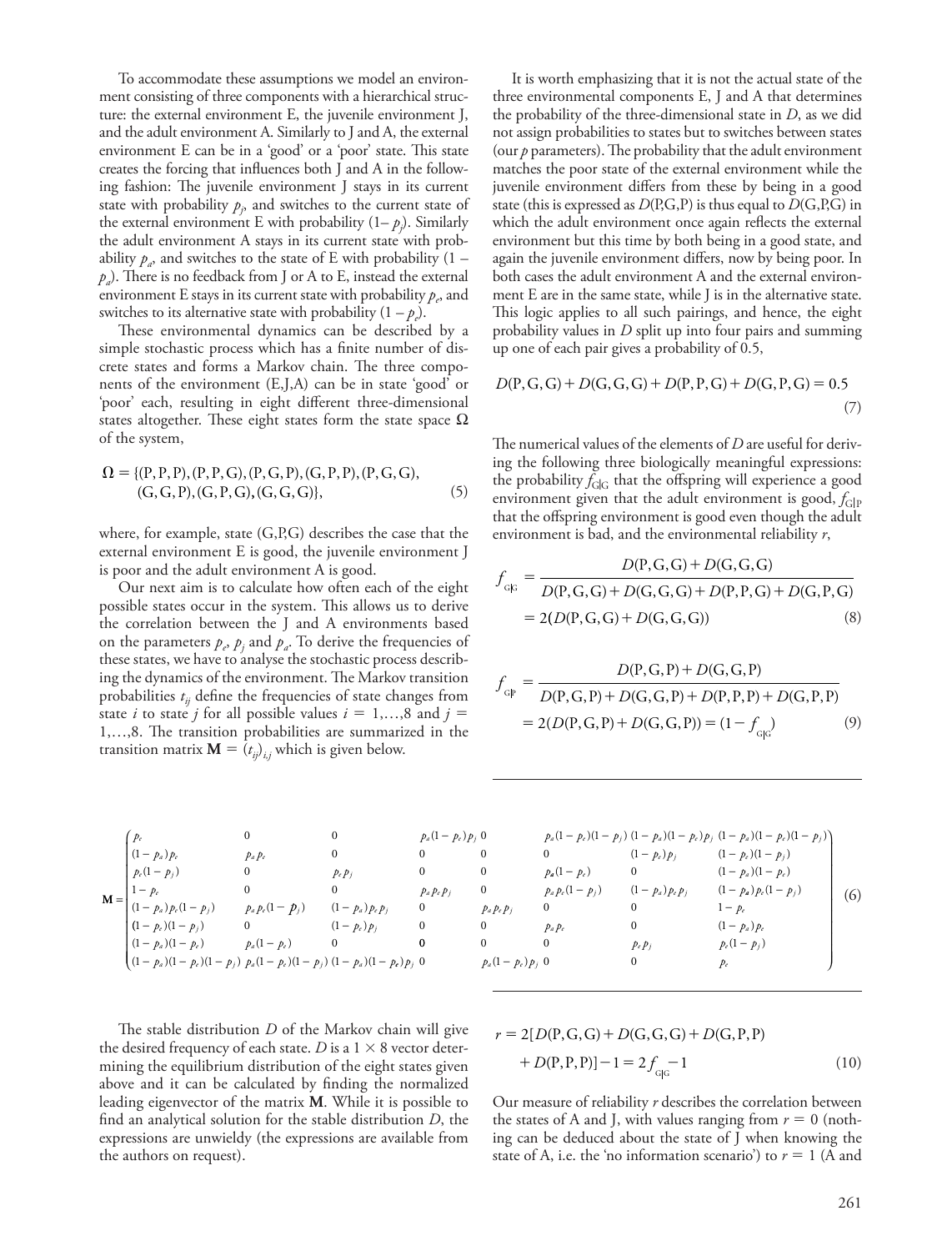J are always in the same state). For a system where adults are able to sample the juvenile environment (the 'sampling scenario'), *r* can be interpreted as the accuracy of an adult's estimate of the juvenile environment. This is best reflected by presenting examples. Consider a case where  $p_e$  is high, such that the external environment is highly autocorrelated (it switches state infrequently), and both  $p_j$  and  $p_a$  are very low, meaning that the adult and juvenile environmental states are mostly copies of the external environment rather than autocorrelated with their own past state. Intuitively, this means that reliability should be high, as both the adult and juvenile environment are similarly forced by the external environment. Numerical values confirm this intuition: for example  $p_e = 0.9$ ,  $p_a = p_i = 0.1$  leads to high reliability  $r = 0.96$ . For the 'sampling scenario' this means that estimates are very accurate. Alternatively, under the equally valid 'inference without sampling' interpretation, the close correlation between juvenile and adult environments indicates that adults can base their decision on the fact that the states of J and A are almost always identical. But if, for example,  $p_e = 0.4$  and  $p_a = p_j = 0.9$ , the reliability becomes  $r = 0.04$ and reproductive decisions should take into account that A and J will often be in different states (they are only rarely updated to match the external environment).

## **Results**

In our results, we consider two kinds of optima: we consider 'optimal offspring size' under various conditions but also 'optimal plasticity', which we define as the difference between optimal offspring sizes when the environment is good and when it is poor (usually the environment here refers to the adult environment because this is the one that the mother is able to measure). When the optimal size of offspring is identical across these environmental conditions, the model will indicate that optimal plasticity is zero (no size difference).

#### **Fitness maxima under certainty and dependency on resources**

The fitness function given in Eq. 3 has a maximum at some positive offspring size (fitness *W*(*s*) is greater than zero for positive offspring size s, and since  $W(0) = 0$  and  $\lim_{s \to \infty} (W(s)) = 0$ , which means that mothers are expected to balance the size-number tradeoff at an intermediate size. We first consider the special case where adults have complete information about the conditions their offspring will encounter  $(f = 1 \text{ or } f = 0)$ . In this case the optimal size of offspring can be calculated by setting the first derivative of the fitness functions in Eq. 4a and Eq. 4b to zero. Maternal fitness is then maximized at offspring size  $\hat{s}_{f=1} = (\beta_G a - \beta_G)^{1/a}$  or  $\hat{s}_{f=0} = (\beta_P a - \beta_P)^{1/a}$  when the mother knows for sure that the offspring environment will be good or poor, respectively. These optimal sizes do not depend on *R*, the total amount of resources available to a mother. This result is in agreement with earlier findings in optimal offspring size theory, and in our model it holds generally (i.e. not only for the case of complete information) as *R* cancels out when setting the derivative of Eq. 3 equal to zero.

We next proceed to comparing good and poor conditions. Our assumptions that offspring benefit more from large size in poor environments are reflected in  $\beta_G < \beta_P$  and  $\alpha > 1$ , and it follows that  $\hat{s}_{f=1} < \hat{s}_{f=0}$ . The model thus produces the expected outcome that the optimal offspring size is smaller when offspring are guaranteed to experience good conditions than when they are guaranteed to experience poor conditions. It is in the interest of the mother to take advantage of higher survival in her offspring and invest in producing more of them, or – expressed as the flipside of the same argument – a mother is expected to buffer offspring survival against adverse conditions by investing more in fewer offspring.

When mothers face uncertainty when determining optimal offspring size fitness becomes a weighted geometric average of the two fitness functions under certainty, with the probabilities that the offspring environment is 'good' versus 'poor' forming the weights. The probabilities that the offspring environmental conditions are 'good' versus 'poor' are given by  $f_{\text{GIG}} = (1+r)/2$  and  $f_{\text{GIP}} = (1-r)/2$ , respectively. We get separate fitness functions for the two environmental states a mother might currently face. Maternal fitness hence becomes

$$
W_{\mathcal{G}}(s) = n_{\mathcal{G}}(s)^{(1+r)/2} \times S_{\mathcal{G}}(s)^{(1+r)/2} \times n_{\mathcal{P}}(s)^{(1-r)/2} S_{\mathcal{P}}(s)^{(1-r)/2}
$$
(11a)

$$
W_{\rm p}(s) = n_{\rm G}(s)^{(1-r)/2} \times S_{\rm G}(s)^{(1-r)/2} \times n_{\rm p}(s)^{(1+r)/2} S_{\rm p}(s)^{(1+r)/2} \tag{11b}
$$

for a 'good' and 'poor' adult environment, respectively, where r is the reliability. These two fitness functions reach their maxima at two different optimal offspring sizes which we call  $\hat{s}_G$  and  $\hat{s}_P$  (Fig. 3).

The two fitness functions and hence also their maxima approach each other when we increase the autocorrelation within the juvenile and adult environments while keeping the external autocorrelation constant (Fig. 3). To quantify this effect, we define the 'optimal degree of phenotypic plasticity' in offspring size as the difference between optimal offspring sizes in the 'poor' and 'good' adult environment,  $\hat{s}_P - \hat{s}_G$ (the horizontal distance between the stars indicating the fitness optima in Fig. 3). When the maxima are far apart, it is optimal for a mother to be highly plastic. Plasticity is strongest – i.e. the size difference of offspring produced in different environments is at its largest – when mothers can perfectly predict the juvenile environment (i.e. when reliability  $r = 1$ ; see vertical dashed lines in all panels of Fig. 3). Plasticity will always disappear when the two fitness functions are identical, since this automatically produces  $\hat{s}_G = \hat{s}_P$ . This occurs not only in the special case where there is no difference in survival in 'good' and 'poor' environments (in which case the labels 'good' and 'poor' lose their meaning), but also in a much more general case where the probability that the offspring environment is good is independent of the current state of the adult environment (reliability  $r = 0$ ). Note that the same value of *r* might result from different combinations of autocorrelation probabilities  $(p_a, p_j \text{ and } p_e, \text{ Fig. 4}).$ 

The fitness equations for 'good' and 'poor' adult environmental states predict optimal plasticity based on the reliability *r*. All combinations of autocorrelations  $p_a$ ,  $p_j$ and  $p_e$  that lead to the same value of  $r$  produce the same level of optimal plasticity. This means that very different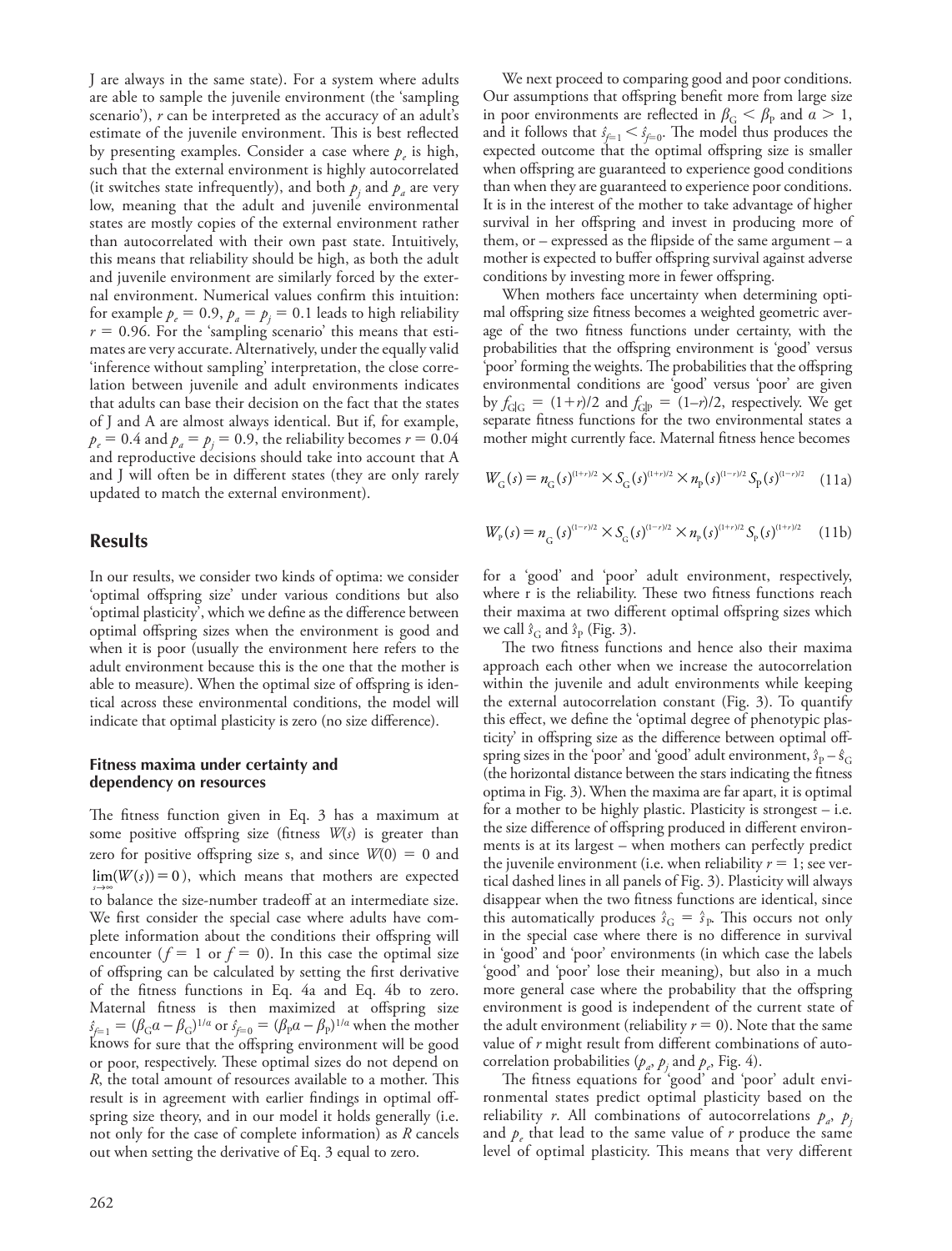

Figure 3. Example fitness functions. Maternal fitness depending on offspring size for different combinations of autocorrelation values *pe* ,  $p_j$  and  $p_a$  when adult environment is 'good' (thick) and when adult environment is 'poor' (narrow). Stars indicate the maxima of the fitness functions. Vertical dashed lines show optimal offspring size in a certainly 'good' (right vertical dashed line) and certainly 'bad' (left vertical dashed line). Parameters: (a)  $p_e = 0.31$ ,  $p_j = p_a = 0.07$ ; (b)  $p_e = 0.31$ ,  $p_j = p_a = 0.31$ ; (c)  $p_e = 0.31$ ,  $p_j = p_a = 0.93$ ; Other parameters:  $a = 3, \beta_B = 50000, \beta_G = 5000, R_G = R_P^{\prime} = 10.$ 

environmental situations can give rise to the same reliability and consequently the same plasticity (Fig. 4). Optimal plasticity is always zero for zero reliability (the 'no information scenario'), and grows with increasing reliability *r* (Fig. 4a): in other words the better mothers can estimate the offspring environment, the greater the difference in offspring sizes (for given survival functions). However, this relationship is generally not linear. The shape of the function describing how plasticity depends on reliability can vary from almost linear to sigmoid for different choices of parameters in the survival functions (Fig. 4a). The same reliability value can result from different combinations of environmental autocorrelation values: because reliability increases with growing  $p_e$  and with decreasing  $p_j$  and  $p_a$ , a smaller  $p_e$  (more frequent switching of the external environment) can be compensated by even smaller  $p_j$  and  $p_a$  (juvenile or adult environments follow the external environment more faithfully) such that reliability as a whole remains intact (Fig. 4b).

Because of these relationships between reliability and the environmental autocorrelations, we can rephrase our above findings and state that optimal plasticity also increases with growing autocorrelation of the external environment (increasing  $p_e$ ) and with decreasing  $p_j$  and  $p_a$ , that is when the juvenile and adult environments mostly follow the external environment rather than their own autocorrelation (Fig. 5). This is a direct consequence of the monotonous relationship between reliability and plasticity (i.e. each value of reliability predicts a unique value for plasticity regardless of which combination of  $p_e$ ,  $p_j$  and  $p_a$  values produced the current level of reliability; compare Fig. 5 with Fig. 4a). High  $p_e$  indicates that the external force fluctuates slowly, and this together with low values for the autocorrelations  $p_a$  and  $p_j$  lead to juvenile and adult environments which track the external environment E fast enough for high reliability. This makes good predictions possible and ultimately leads to a high optimal degree of plasticity in offspring size.



Figure 4. (a) Optimal plasticity in offspring size as a function of reliability for different parameters in the survival functions. Solid line:  $a = 3, \beta_P = 50000, \beta_G = 5000$ ; dashed line:  $a = 2, \beta_P = 500, \beta_G = 10$ ; dotted line:  $a = 5, \beta_P = 500000, \beta_G = 500$ . (b) Reliability as a function of the external autocorrelation  $p_e$ , juvenile  $p_j$  and adult  $p_a$  autocorrelation, for  $p_a = p_j$ .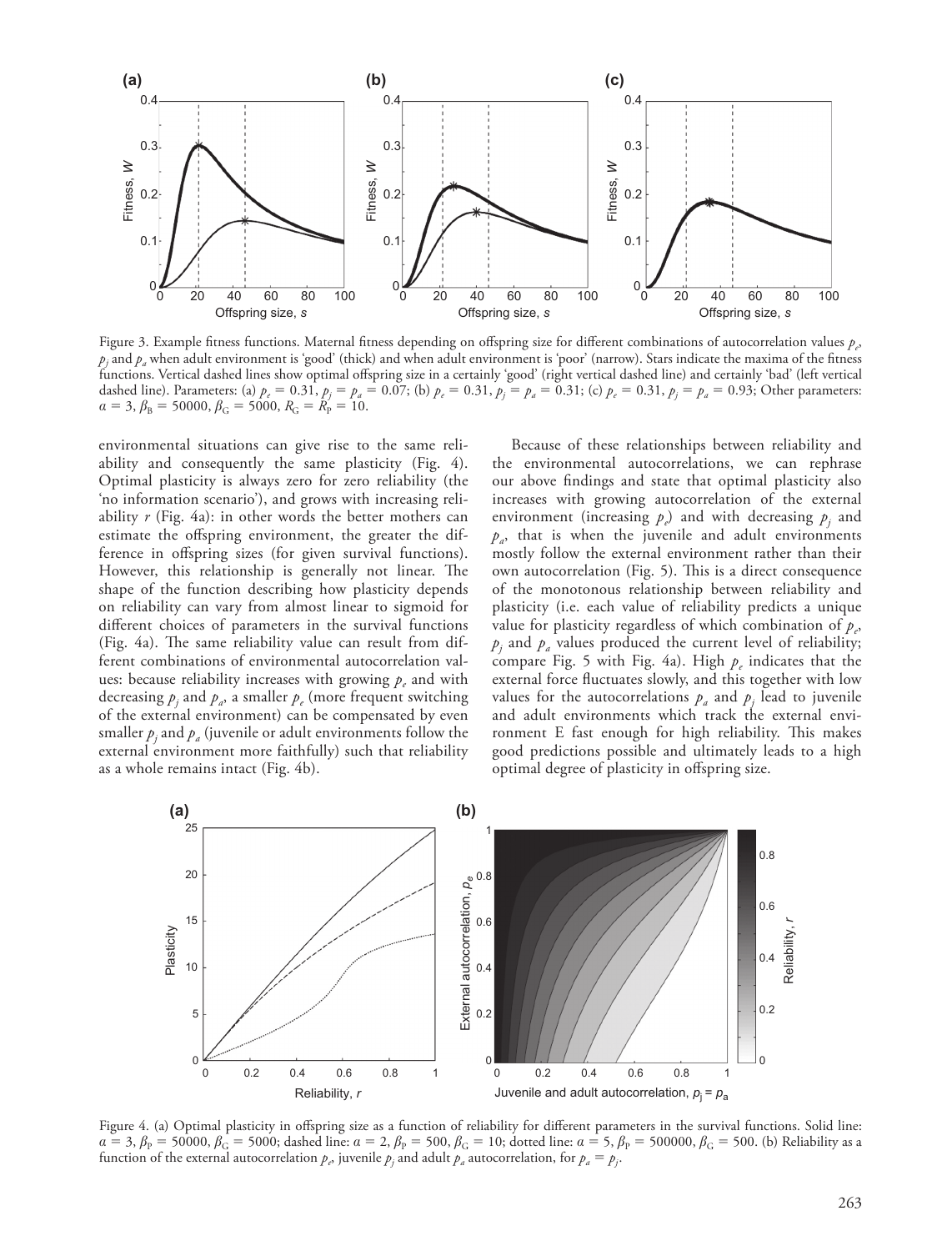

Figure 5. Optimal degree of phenotypic plasticity in offspring size as a function of the of the external autocorrelation  $p_e$ , and juvenile autocorrelation  $p_j$ , for three different levels of adult environmental autocorrelation and for the almost linear reliability-plasticity relationship shown in Fig.  $\hat{4}a$ , solid line. (a)  $p_a = 0.1$ ; (b)  $p_a = 0.5$ ; (c)  $p_a = 0.9$ ; Survival parameters as in Fig. 4a, solid line:  $a = 3$ ,  $\beta_p = 50000$ ,  $\beta$ <sub>G</sub> = 5000.

If the juvenile environment is strongly autocorrelated as is the external environment, for example  $p_j = 0.9$ ,  $p_e = 0.9$ , the optimal degree of plasticity can change rapidly when varying one of the parameters slightly (the contour lines lie very close to each other in the upper right corners of each panel in Fig. 5). The area in parameter space where optimal plasticity drops to zero (mothers are expected to exhibit no plasticity) is at its widest when  $p_a$  is large, i.e. when the adult environment follows its own autocorrelation rather than forms a useful predictor of the offspring environment (Fig. 5).

### **The effect of survival**

Our survival functions have three parameters, which makes it desirable to simplify the analysis by introducing dimensionless variables. This reduces the number of independent parameters. We define a new variable  $x = \frac{s}{b}$  such that *x* measures size relative to *b*, where  $b = \sqrt[\alpha]{\beta_G}$ . The survival functions can thus be rewritten as  $S_G(x) = \frac{x^a}{1 + x^a}$  and  $S_{\rm p}(x) = \frac{x^a}{y^a + x^a}$  $\gamma^a + \chi^a$ , where  $\gamma = \frac{q}{2} \beta_p / \beta_c$ . The size-number tradeoff function *n* then becomes  $n(x) = \frac{R/b}{x}$ . As the total amount of resources available to a mother does not affect optimal offspring size (see explanation above) but affects fitness through offspring number, dividing *R* by *b* has no effect on optimal offspring size.

The new parameter  $\gamma$  is always greater than 1. It describes by how much an offspring has to be larger in the poor environment to reach the same survival probability ('midpoint') as an offspring of relative size 1 who resides in a good environment. At the midpoint size  $\gamma$ , an offspring survives in the poor environment with probability  $1/2$ :  $S_p(\gamma) = 1/2$ . The midpoint of good survival is 1,  $S<sub>G</sub>(1) = 1/2$ . The slopes of the survival functions at their midpoints are

$$
\zeta_{\rm p} = S_{\rm p}'(\gamma) = \frac{a}{4\gamma} \tag{12a}
$$

$$
\xi_{\rm G} = S_{\rm G}^{\ \prime}(l) = \frac{a}{4} \tag{12b}
$$

for 'poor' and 'good' survival, respectively. In addition to determining the midpoint of  $S_p$ ,  $\gamma$  also determines the ratio of the slopes at the midpoints of the survival functions,  $\gamma = \xi_G/\xi_P$ . We now switch to using  $\xi_G$  as a shape parameter instead of  $a$ , as  $\xi$ <sup>G</sup> has a more straightforward interpretation than *a*: it measures how fast survival increases with size at the midpoint. We finally have two remaining parameters that, in addition to the autocorrelations, describe the system:  $\zeta_{\rm G}$ , the slope at the midpoint of the survival in a good environment and *y*, the midpoint of the survival in a poor environment.

We next want to analyze how these parameters in the survival functions affect optimal plasticity. We focus on the special case where the reliability *r* is 1, which is achieved when when  $p_a$ ,  $p_j = 0$ , such that both the adult and the juvenile environment never deviate from the external environment E. Maximal reliability  $r = 1$  is then reached for any choice of  $p_e$ , which means that mothers can perfectly predict offspring environmental conditions. By analyzing this special case we will be able to show how maximum possible plasticity (the horizontal distance between the vertical dashed lines, Fig. 3) depends on the survival parameters. We find that optimal plasticity increases with an increase in the midpoint *g*. Since the midpoint is a measure of how much larger an offspring has to be in the poor environment to reach an equivalent survival value as in the good environment, this result makes intuitive sense. The more there is reason to compensate and buffer offspring against adverse conditions, the larger the optimal plastic response. Interestingly, optimal plasticity first decreases but then increases with increasing slope  $\zeta$ <sup>G</sup> (Fig. 6).

#### **Plasticity costs**

The above results suggest that the more precise a mother's estimate of the expected offspring environment, the more plasticity in offspring size she should exhibit, although this relationship can be nonlinear. We next wish to take into account that the ability to adjust offspring size flexibly requires mothers to maintain additional sensory and information processing machinery. Keeping track of the environmental state, processing this information and conducting the necessary physiological adjustments, which is required when applying a plastic strategy, can cause additional costs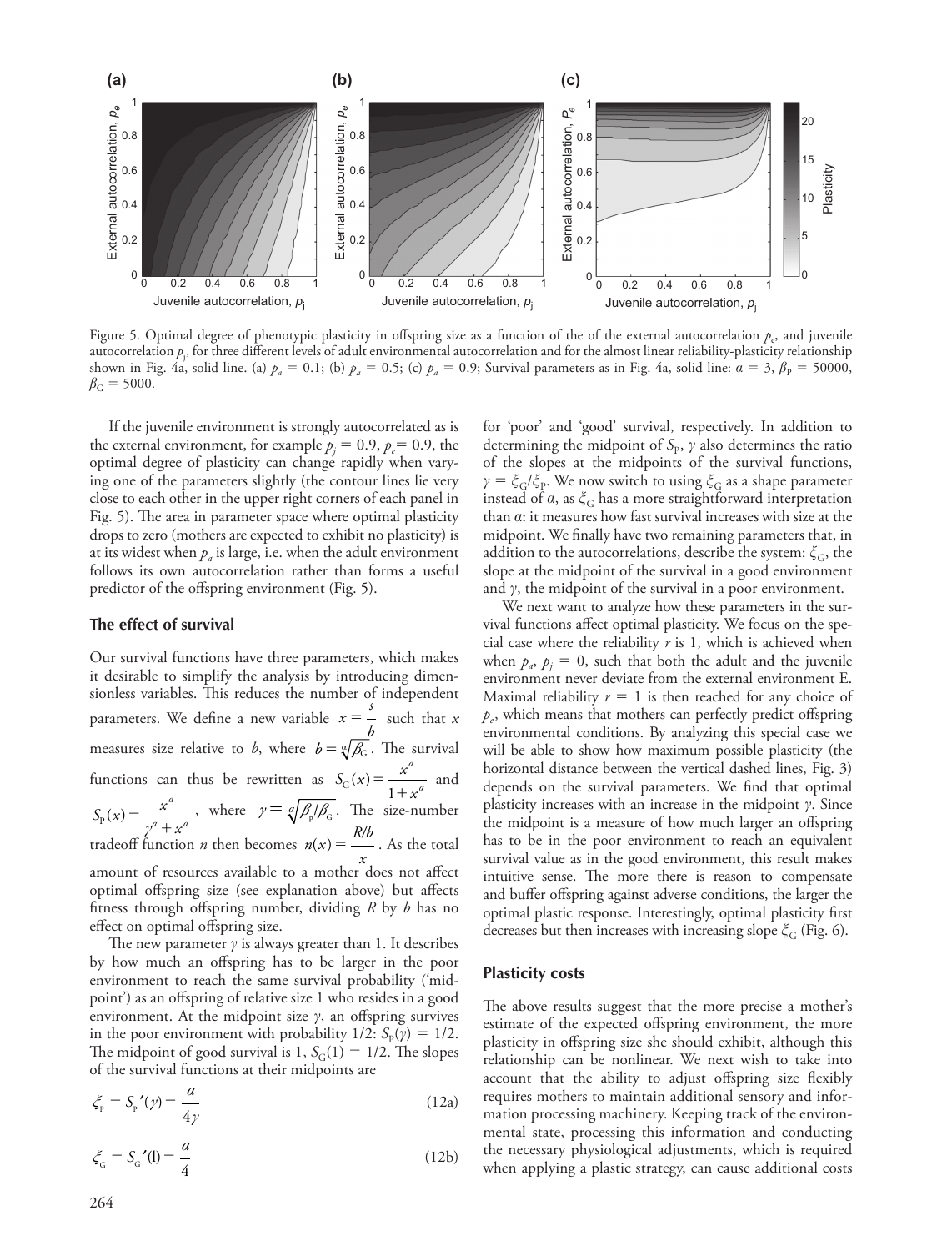

Figure 6. The effect of the two parameters in the juvenile survival functions, slope  $\xi_G$  and *midpoint*  $\gamma$  on the optimal degree of phenotypic plasticity. Other parameter:  $r = 1$ .

(DeWitt et al. 1998, Van Buskirk and Steiner 2009). Hence, we compare the fitness of a plastic strategy with the fitness of a fixed strategy under the assumption that a plastic strategy comes with costs that the fixed strategy is able to avoid. The long-term fitness of an offspring size strategy is given by the geometric mean of the fitness in a good and a poor environment, both weighted equally, as the long-term distribution of good versus poor environments is balanced.

$$
W_{\text{plate}}(s_{\text{G}}, s_{\text{p}}) = \left( (R_{\text{G}} - c) \times (R_{\text{p}} - c) \times \frac{1}{s_{\text{G}} s_{\text{p}}} \times S_{\text{G}}(s_{\text{G}})^{(1+r)/2} \right)
$$

$$
\times S_{\text{p}}(s_{\text{G}})^{(1+r)/2} \times S_{\text{G}}(s_{\text{p}})^{(1+r)/2} \times S_{\text{p}}(s_{\text{p}})^{(1+r)/2} \right)^{1/2} \tag{13}
$$

$$
W_{f_{\text{Rx}}}(s) = \left(R_{\text{G}} \times R_{\text{p}} \times \frac{1}{s^2} S_{\text{G}}(s) \times S_{\text{p}}(s)\right)^{1/2} \tag{14}
$$

The fitness of the plastic strategy  $W_{\text{plast}}$  is a function of two size variables: offspring size in a good environment,  $s_G$  and offspring size in a poor environment,  $s_P$ , whereas the fitness of a fixed strategy  $W_{fix}$  is determined by a single offspring size variable *s*. The amount of resources available to a mother is  $R<sub>G</sub>$  in a good and  $R<sub>p</sub>$  in a poor environment. We assume that plasticity costs *c* reduce the amount of resources to be allocated. Although plasticity costs can be reflected in many different components of fitness, our choice (a fecundity cost) makes sense in our assumed organism that reproduces only once. Reflecting the idea that the costs arise through the need to maintain the plastic machinery, we assume that the cost c is constant across environmental situations.

We now introduce the resource ratio *t*,  $t = R_{p}/R_{G}$ . This ratio describes the availability of resources in a poor environment relative to the resources in a good environment. We similarly consider the cost fraction *u* such that  $c = u \cdot R_C$ . This allows us to specify plasticity costs c for both environments as a fraction of  $R_G$ , with  $t$  and  $u$  taking values between 0 and 1.

We consider the same scenarios as in our above treatments, but we now note that the most realistic values of *t* are likely to differ between interpretations. Specifically, in the 'sampling scenario<sup>'</sup>, we include the case of  $t = 1$  which means that adult resource availability does not vary with the state of the adult environment A. This means that A simply reflects the information that a mother has about the juvenile environmental as a result of sampling; there is no need for her own resources to reflect the outcome of the sampling. On the other hand, in the 'inference without sampling scenario', it makes sense that the resource level of mothers simultaneously indicates the status of her environment, which would correspond to  $t < 1$ .

Using the cost fraction *u* and resource ratio *t*, we can now simplify the plastic and fixed fitness functions given above. We are interested in whether optimal plasticity or no plasticity has the higher long term fitness for a given parameter combination. Since this is a question of relative rather than absolute fitness values, we can cancel out  $R<sub>G</sub>$  and drop the square root, leading to

$$
\overline{W}_{\text{plust}}(s_{\text{G}}, s_{\text{p}}) = (1 - u) \times (r - u) \times \frac{1}{s_{\text{G}} s_{\text{p}}} S_{\text{G}}(s_{\text{G}})^{(1 + r)/2} \times S_{\text{p}}(s_{\text{G}})^{(1 - r)/2} \times S_{\text{g}}(s_{\text{p}})^{(1 - r)/2} \times S_{\text{p}}(s_{\text{p}})^{(1 + r)/2} \tag{15}
$$

$$
\overline{W}_{f_{\text{fix}}}(s) = r \times \frac{1}{s^2} S_{\text{G}}(s) \times S_{\text{p}}(s)
$$
\n(16)

What is relevant for our analysis is the sign of  $\Delta W = \overline{W}_{\text{plast}} - \overline{W}_{\text{fix}}$  since it determines which one of the two strategies has the higher long-term fitness. The fitness difference  $\Delta W$  being greater than zero identifies situations where mothers should adjust offspring size plastically, whereas where  $\Delta W$  < 0, evolving fixed offspring size is the superior option. The higher the costs of plasticity, the less favourable it is to be plastic (Fig. 7). Nevertheless, when reliability is high, plasticity is the superior strategy even if adjustment costs are high ('plastic area', white in Fig. 7).

While the above results are perhaps obvious, it is more interesting to note that the resource ratio *t* strongly influences whether it is optimal for mothers to adjust offspring size. The more balanced maternal resource availability is in a poor versus good environment (the closer the resource ratio *t* is to 1), the larger the area in parameter space where a plastic offspring size strategy is favoured ('plastic area', white in Fig. 7a–c). This may appear counterintuitive: for given costs of plasticity, we expect more plasticity when environments differ from each other relatively little.

How can this be explained? The difference in environments that is indicated by *t* does not refer to offspring survival differences, but to maternal resources. The 'reason' to adjust thus stays constant, but the relative payoff of producing offspring through poor conditions decreases when *t* declines. The situation is somewhat analogous to source-sink populations that largely adapt to source conditions because these matter much more to future generations; good performance in sinks becomes largely irrelevant when sinks contribute little to future generations (the details thus depend on migration from sinks back to sources, Holt 1996). Thus, in our context, only when the poorer environment is likely to contribute relatively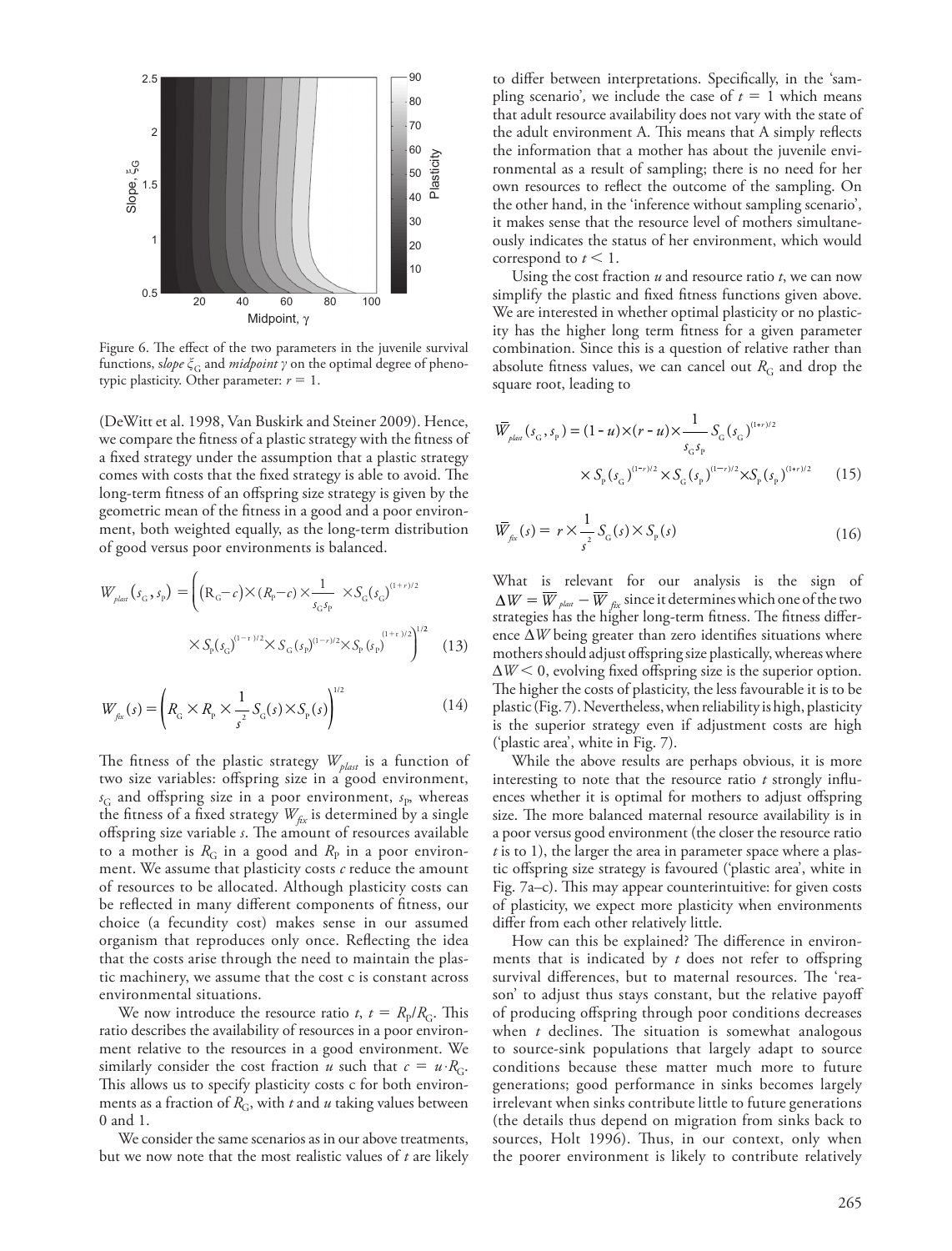

Figure 7. Plastic versus fixed offspring size strategies. Each of the six panels shows where the fixed strategy (black area) or the plastic strategy (white area) has higher fitness, depending on reliability *r* (horizontal axis) and cost ratio *u* (vertical axis). First row (a, b and c): resource ratio *t* increases from left to right (a)  $t = 0.1$ , (b)  $t = 0.5$ , (c)  $t = 0.9$ , other parameters:  $\zeta$ <sup>G</sup> = 0.75,  $\gamma$  = 3. Second row (d, e and f): slope  $\zeta$ <sup>G</sup> increases from left to right (c)  $\zeta$ <sup>G</sup> = 0.5, (d)  $\zeta$ <sup>G</sup> = 1.25, (e)  $\zeta$ <sup>G</sup> = 2, other parameters *r* = 0.8, *y* = 45.

much to future generations (when it is relatively similar to the good environment), will we expect much plasticity to adapt to it (Fig. 7a). Note that if the resource ratio *t* is 0, the plastic area disappears completely. This corresponds to the case of zero resources in the poor environment, and a fixed offspring size strategy adjusted to the good conditions becomes automatically optimal.

The parameters of the survival functions, the slope  $\zeta_G$ and the midpoint  $\gamma$ , influence both the size and shape of the area in parameter space where mothers should be plastic (Fig. 7d–f). We numerically investigated the effect of the slope  $\zeta_G$  and midpoint  $\gamma$  on the shape of the plastic area for the following parameter ranges,  $\zeta_G \in [0.5, 2.5]$ ,  $\gamma \in [2, 100]$ . We found that for any choice of parameters, the plastic area is located around the corner of parameter space where reliability is 1, costs are 0 and the resource ratio is 1. Its size and shape depend on the particular choice of  $\zeta_G$  and  $\gamma$  (Fig. 7d–f). As a general trend the plastic area expands with growing *g* and decreasing  $\zeta$ <sup>G</sup> for the intervals investigated, which means that plasticity evolves most likely when offspring in poor environments need much larger sizes to survive, and when offspring survival improves relatively slowly with increasing size. The latter relationship is context-dependent, though: for some particular choice of *t* and *u* the dependency on  $\zeta_G$ is non-monotonous (i.e. it can both decrease and increase over the range of possible offspring sizes).

Where plasticity begins to be favoured, it is conceivably possible that plasticity begins in a mild form, i.e. with a small offspring size difference between environments. Alternatively, as soon as the threshold is reached where plasticity is favoured the optimal plasticity (the size difference) could immediately be considerable. The latter case proves optimal in our model. At the threshold plasticity jumps to a considerable large level and thereafter, with increasing reliability *r*, it increases continuously within the plastic area (Fig. 7, compare Fig. 4a). In the presence of costs, tiny shifts in offspring size are not optimal, as they are outcompeted by fixed strategies (Fig. 7, compare Fig. 4a).

## **Discussion**

In this study, we identify environmental conditions under which offspring size plasticity is expected to evolve. We find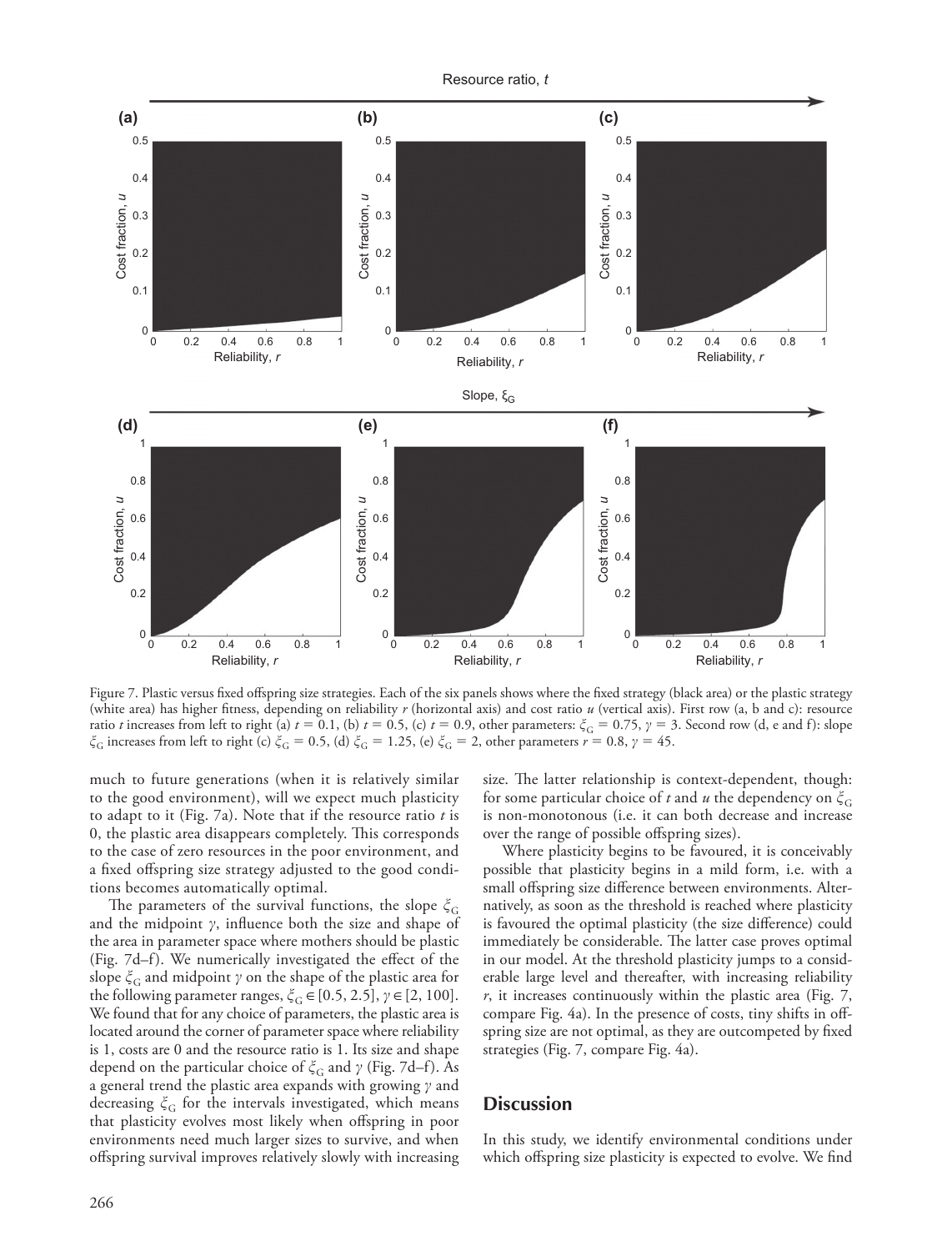that plastic strategies are likely to be superior to fixed strategies in a variable environment when plasticity costs are low, the reliability of environmental cues available to a mother is high, and the resource availability of mothers does not differ too strongly between environments. Large differences in the dependency of juvenile survival on offspring size in the different offspring environments also favours plastic offspring size strategies. If there are costs to maintaining a plastic machinery, then whenever plastic strategies are found, the occurring shifts in offspring size are predicted to be substantial.

The classical results of Lack (1947) and Smith and Fretwell (1974), which predicted a unique offspring size to be optimal were extended to heterogeneous environments by McGinley et al. (1987) and Parker and Begon (1986), who first mentioned the potential benefits of plastic strategies. In particular, Parker and Begon (1986) considered the effect of maternal body size and competition within a clutch on optimal offspring size jointly, and found that mothers should adjust egg size depending on their own phenotype. Theory predicts that organisms should be plastic when they are exposed to variable environmental conditions, when costs of plasticity are low and when environments provide reliable cues (Levins 1968, Via and Lande 1985, Gomulkiewicz and Kirkpatrick 1992, Moran 1992). Translating these requirements to transgenerational phenotypic plasticity, which is the subject of this study, our results confirm that the evolution of plasticity requires sufficiently reliable cues available to mothers to enable her to predict environmental conditions of her offspring (Marshall and Uller 2007).

In his influential review on the maternal effect of propagule size, Bernardo (1996) criticized that so far, optimality models often neglected the ecological context of mothers (but see Parker and Begon 1986, who accounted for the quality of the adult feeding habitat). He pointed out that conditions during which mothers allocate resources might be uncorrelated with the conditions her offspring will experience, as those environments might be separated in time or space (Bernardo 1996). Our study contributes to closing this gap. We investigate how the correlation between adult and offspring environment influences optimal offspring size and plasticity in this trait. Our approach is novel in that we quantify the reliability of environmental cues necessary to allow plasticity to evolve; we also distinguish between variation in resources that the mother has and the quality of the offspring environment, which may vary independently.

By treating environmental reliability as a variable, we are able to analyze the benefits of plastic strategies versus fixed strategies for the entire range of environmental scenarios, from full synchrony between adult and juvenile environments to random independent fluctuations of the two. We model juvenile and adult environments separately, but our model is capable of describing the entire possible range of scenarios, from complete spatial separation and no information flow between juvenile and adult environments to a situation where juveniles and adults co-occur in the same environment.

Our model results demonstrate that even in environments that are heterogeneous in space and time it is not always selectively favoured to be plastic. We found that plasticity is less likely to evolve if maternal resource availability drops to a very low level when the adult environment is in a poor state and this is correlated with poor juvenile survival chances. This can be explained in an analogous manner as adaptation in source–sink systems (Holt 1996): it is not as 'valuable' to adapt well to environments that offer little fitness prospects as it is to perform well in good environments.

In the example of the seed beetle *Stator limbatus*, maternal nutritional status is clearly not linked to juvenile environmental conditions as juvenile survival is influenced by the type of host seeds mothers use as substrate for their clutch (Fox et al. 1997, 1999). In bryozoans (Allen et al. 2008), on the contrary, maternal food availability is correlated with juvenile survival conditions. Bryozoans are suspension feeders and higher adult density translates into lower space and food availability for mothers and lower postsettlement success and survival chances for their offspring (Allen et al. 2009). In a number of other animals, including cladocerans (Perrin 1989, Guisande and Gliwicz 1992) and guppies (Bashey 2006) mothers produce larger offspring under reduced food availability. Those studies illustrate that plasticity can be favoured even if maternal resource availability is correlated with juvenile survival. According to our results, plasticity becomes less favourable the lower maternal resource availability is under poor environmental conditions relative to resource availability under good environmental conditions. The fitness benefits mothers can gain from adjusting their offspring to poor conditions is then lower because of low resource availability.

When maternal resource availability differs greatly between poor and good environments, our model predicts that plastic strategies are only favoured if juvenile survival or performance also differs strongly between poor and good conditions. The above mentioned empirical study on bryozoans (Allen et al. 2008) fits this prediction of our model, as in this study increased larval size leads to a significant fitness benefit when competition is intermediate. If juvenile survival is similar in both environments, our results predict that mothers exhibiting a conservative, fixed offspring size strategy have higher fitness. In any case, our results suggest the intriguing, empirically testable prediction that variation in maternal resources might select against plasticity while variation in offspring survival changes promotes plasticity (all else being equal).

Although here we modelled a particular environmental scenario with a hierarchical structure, our results are applicable to a much broader range of environmental settings. The chosen structure where adult and juvenile environments track an external environment with some time lag serves as an example that illustrates how a correlation between juvenile and adult habitats can arise. However, for our further analyses it does not matter how this correlation is caused, as we proceed to investigate how the reliability of environmental cues would select for fixed or plastic offspring size strategies. Our results can hence be applied to any other environmental configuration, where adults can predict juvenile conditions, and where a correlation between the adult and juvenile environment exists.

We predict adaptive differences in offspring size to be of significant extent. Tiny switches should not be selected for if plasticity costs are independent of the level of the adjustment. As soon as sampling and information processing occurs, a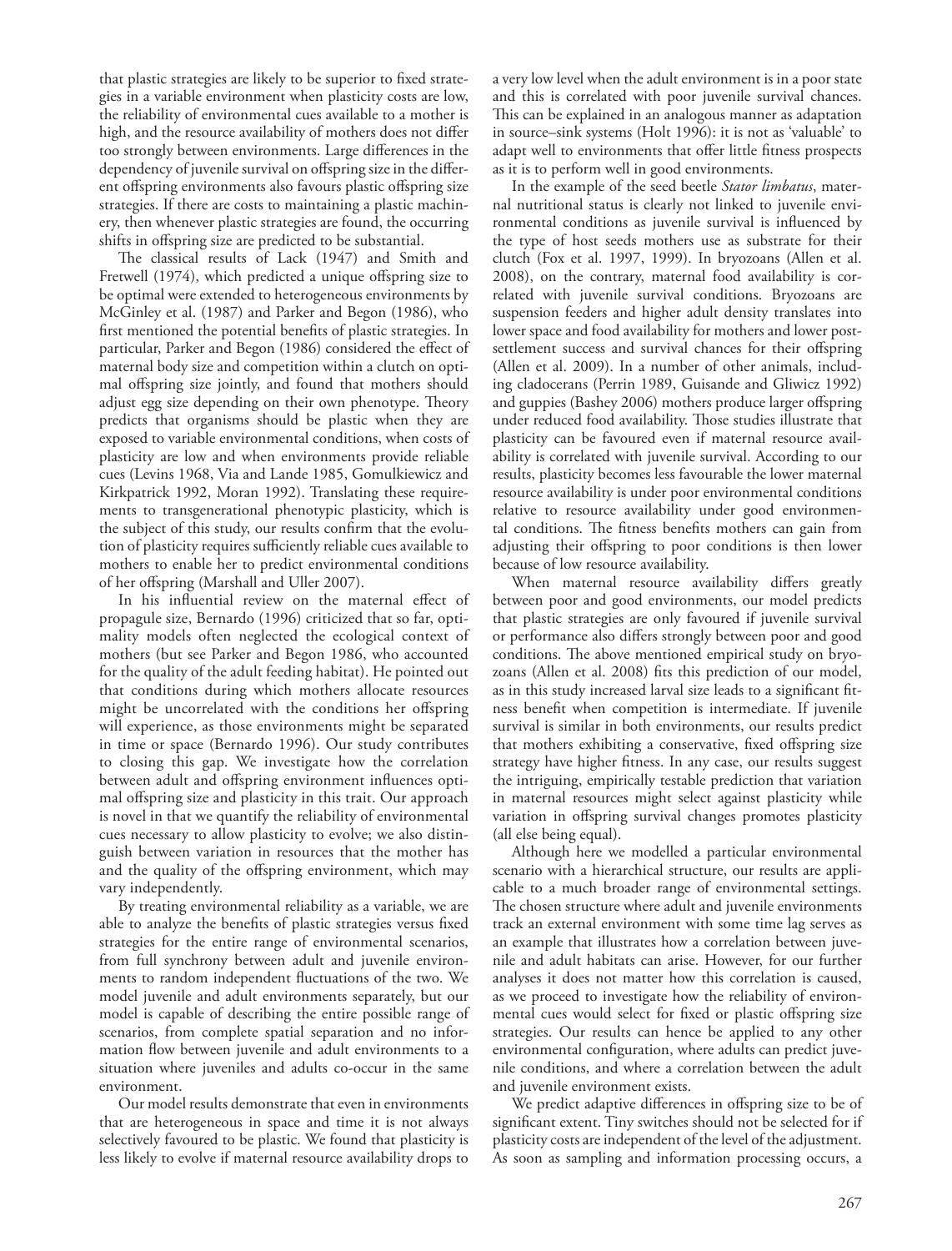plastic genotype has to pay the resulting plasticity costs. The benefits to be possibly gained from small switches might hence not be able to outweigh the effort of maintaining the whole adjustment machinery. Empirical studies demonstrating adaptive plasticity in offspring size fit this prediction very well. Killifish increase their egg size by 26% (dry weight) in a harsh environment (Leips et al. 2009), bryozoans increase offspring size by 13.5% (Allen et al. 2008), cichlids increase offspring mass by 29% (B. Taborsky unpubl.) and in the classic seed beetle example switches are also large: beetles increased egg size by 30% (mass, Fox et al. 1999). In contrast, another seed beetle, *Callosobruchus maculatus*, responds to changes in density in the maternal environment by very small switches in egg width only (1–3%) (Kawecki 1995). Kawecki explained this response as a residue of a much larger response which was possibly lost in generations of rearing under laboratory conditions.

Many, though not all, of our results are based on the idea that plasticity is costly to maintain. In their recent review, Van Buskirk and Steiner (2009) quantified costs of plasticity and found them generally to be mild. They suggest several possible reasons for this – including the option that plastic organisms might experience selection to reduce the costs of plasticity. Our results hint at an additional possibility. If costs of plasticity are high, our model does not predict 'mild' plasticity, but the complete absence of plasticity. An organism displaying no plasticity is unlikely to have studies of plasticity conducted on it, and one may then end up with a dataset of real organisms displaying only mild costs of plasticity.

Our results suggest that improving the overall quality of either the maternal phenotype or her environment should not affect optimal offspring size. As long as optimal offspring size does not interfere with thresholds imposed by maternal morphology it should hence be independent of the maternal phenotype. This result is in line with most theory on offspring size (Parker and Begon 1986, Lloyd 1987, Hendry et al. 2001) in that only offspring number is affected by varying maternal resource availability. Nevertheless, in many species there is a significant within-population variation in offspring size that often correlates with female size (Roff 2002). A popular explanation is that this arises from morphological constraints of the mother, as smaller females can only produce smaller offspring (Congdon and Gibbons 1987, Sinervo and Licht 1992, Clark et al. 2001, Rollinson and Brooks 2008), for example, because of limited pelvic aperture width (Congdon and Gibbons 1987, Sinervo et al. 1991). On the other hand, models incorporating the influence of the maternal phenotype and the juvenile competitive environment jointly or assuming that larger mothers can select better quality environments for their offspring (Parker and Begon 1986, Hendry et al. 2001) predict that offspring size should vary with maternal phenotype.

There are a number of limitations to our model. The first limitation is that while we allowed mothers to adjust offspring size, we assumed constant offspring size within a brood which implies no possibility to adaptively adjust the variation of offspring size within a brood. Adjusting the within-brood variation in offspring size constitutes an alternative strategy that has been called 'diversified' bet-hedging, as opposed to 'conservative' bet-hedging, which simply stands for elevated mean offspring size (Einum and Fleming 2004; note that the use of bet-hedging terminology is relevant in the latter case because larger offspring survive poor environmental conditions, which reduces fitness variance across environments). By now, there is both theoretical (Slatkin 1974, Philippi and Seger 1989, Marshall et al. 2008, Olofsson et al. 2009) and empirical (Crean and Marshall 2009) support for the idea that within-brood variation in offspring size can function as an adaptive strategy for dealing with unpredictably variable environments. In this study, we have shown that the precision with which mothers are able to predict conditions that their offspring will experience influences the evolution of plasticity. For unpredictable environmental conditions, our model predicts a constant offspring size strategy to be optimal. It is conceivable that a diversified bet-hedging strategy could have a selective advantage over a fixed offspring size strategy in certain unpredictably varying environments. In a comparative study on marine invertebrates, Marshall et al. (2008) examined variation in offspring size among mothers of different species with either non-dispersing offspring (where mothers can predict offspring environmental conditions) or dispersing offspring (where mothers cannot predict offspring environmental conditions). Marshall et al. (2008) found high levels of among-mother variation in offspring size in species with non-dispersing offspring. This suggests that plasticity in offspring size occurs where mothers can predict offspring environmental conditions well, which is in line with our results. They also detected low amongmother variation in species with dispersing offspring but high within-mother variation, suggesting bet-hedging as a possible explanation (Marshall et al. 2008). It would be an interesting topic for future work to integrate the option of within-brood variation into the theoretical investigations in addition to comparing plastic and fixed offspring size strategies, as we did here.

Additionally, our model does not explicitly consider density as a factor potentially affecting offspring survival. High density itself has been considered to form a poor environment in experiments on offspring size plasticity (Allen et al. 2008, Leips et al. 2009; but see also Plaistow et al. 2007 for an example where mothers fail to adjust in response to density). Our model is thus valid at least up to the point where maternal decisions do not themselves alter the local density too much (i.e. competition occurs over larger scales). Considerations of local density should also take into account competition between relatives. Parker and Begon (1986) explicitly consider the difference between sib competition and more general competition, and Plaistow et al. (2007) show empirically that sib competition can also create shifts over the life history of a mother: in soil mites younger offspring have to compete with older, larger siblings, which makes it adaptive for mothers to shift from producing large broods to producing large offspring over their lifetime.

The monotonous increase of juvenile survival probability with increasing offspring size has been critized in the literature, stating that juvenile survival should instead peak at a size reflecting maximum viability (e.g. a maximum egg size defined by the maternal morphological constraints) and from there on decrease rapidly (Hendry et al. 2001). Physiological and morphological thresholds of mothers could be easily incorporated in the model; these are likely to be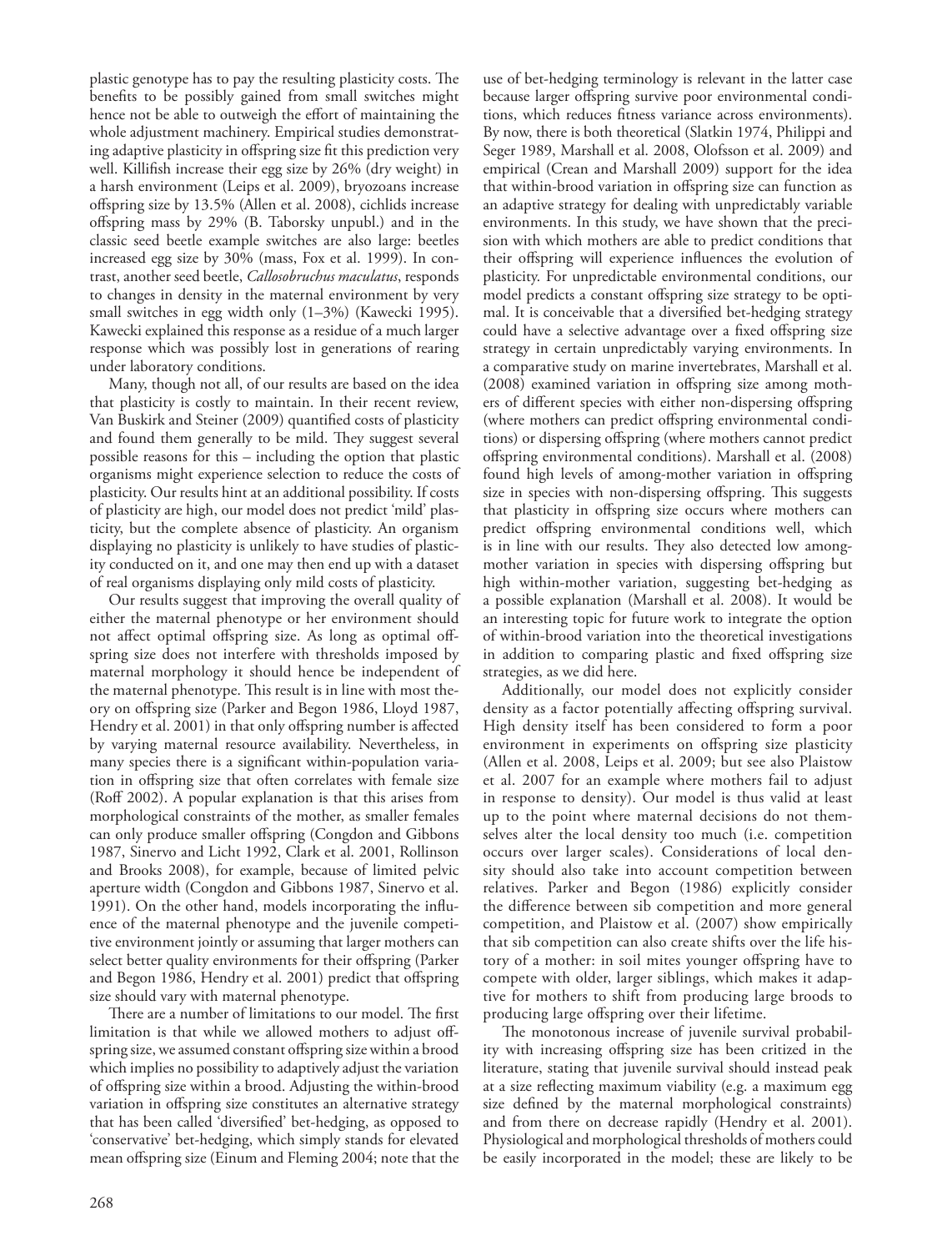system-specific and should therefore be considered in models more directly inspired by a specific biological system.

An interesting extension of this model would be to allow mothers to use other cues but the ones that can be obtained their current environment. Under certain conditions, cues obtained from a female's own juvenile environment might allow rather precise predictions about the offspring environment, and empirical evidence is accumulating that such strategies can be successful (Taborsky 2006a, 2006b, Vijendravarma et al. 2009). Moreover, it would be interesting to investigate further environmental structures differing from the hierarchical structure we analyzed here, and investigate how they can possibly give rise to a correlation between adult and juvenile environments and thereby affect the reliability of environmental cues.

We conclude that the level of plasticity in offspring size should be expected to increase with the reliability of environmental cues, whereas for low levels of reliability fixed strategies are superior. Any plastic switches between large and small offspring are predicted to be of significant extent. Moreover our model predicts that the more juvenile survival conditions differ between environments, the higher is the likelihood that plasticity in offspring size can evolve.

*Acknowledgements –* This study was conducted during a research stay at the University of Helsinki, supported by a fellowship for young researchers by the Finnish Centre for International Mobility (CIMO) to BF. Funding was also provided by the Academy of Finland, and the Austrian Science Fund FWF (grant P18647-B16) and the Swiss National Science Foundation (grant 3100A0-111796). We thank Dustin Marshall, the members of LEED for their extremely helpful comments.

## **References**

- Allen, R. M. et al. 2008. Offspring size plasticity in response to intraspecific competition: an adaptive maternal effect across life-history stages. – Am. Nat. 171: 225–237.
- Bashey, F. 2006. Cross-generational environmental effects and the evolution of offspring size in the Trinidadian guppy *Poecilia reticulata*. – Evolution 60: 348–361.
- Bernardo, J. 1996. The particular maternal effect of propagule size, especially egg size: patterns, models, quality of evidence and interpretations. – Am. Zool. 36: 216–236.
- Braby, M. F. 1994. The significance of egg size variation in butterflies in relation to hostplant quality. – Oikos 71: 119–129.
- Bradshaw, W. E. and Johnson, K. 1995. Initiation of metamorphosis in the pitcher-plant mosquito – effects of larval growth history. – Ecology 76: 2055–2065.
- Clark, P. J. et al. 2001. Physical apertures as constraints on egg size and shape in the common musk turtle, *Sternotherus odoratus*. – Funct. Ecol. 15: 70–77.
- Congdon, J. D. and Gibbons, J. W. 1987. Morphological constraint on egg size – a challenge to optimal egg size theory. – Proc. Natl Acad. Sci. USA 84: 4145–4147.
- Crean, A. J. and Marshall, D. J. 2009. Coping with environmental uncertainty: dynamic bet-hedging as a maternal effect. – Philos. Trans. R. Soc. 364: 1087–1096.
- Dall, S. R. X. et al. 2005. Information and its use by animals in evolutionary ecology. – Trends Ecol. Evol. 20: 187–193.
- DeWitt, T. et al. 1998. Costs and limits of phenotypic plasticity. Trends Ecol. Evol. 13: 77–81.
- Einum, S. 2003. Atlantic salmon growth in strongly food-limited environments: effects of egg size and paternal phenotype? – Environ. Biol. Fish. 67: 263–268.
- Einum, S. and Fleming, I. A. 1999. Maternal effects of egg size in brown trout (*Salmo trutta*): norms of reaction to environmental quality. – Proc. R. Soc. Lond. B 266: 2095–2100.
- Einum, S. and Fleming, I. A. 2000. Highly fecund mothers sacrifice offspring survival to maximize fitness. – Nature 405: 565–567.
- Eskew, E. A. et al. 2009. Ambush site selection and ontogenetic shifts in foraging strategy in a semi-aquatic pit viper, the eastern cottonmouth. – J. Zool. 277: 179–186.
- Fleming, I. A. and Gross, M. R. 1990. Latidtudinal clines a tradeoff between egg numbers and size in pacific salmon. – Ecology 71: 1–11.
- Fox, C. W. 1994. Maternal and genetic influences on egg size and larval performance in a seed beetle (*Callosobruchus maculatus*) – mutligenerational transmission of a maternal effect. – Heredity 73: 509–517.
- Fox, C. W. and Czesak, M. E. 2000. Evolutionary ecology of progeny size in arthropods. – Annu. Rev. Entomol. 45: 341–369.
- Fox, C. W. et al. 1999. The evolutionary genetics of an adaptive maternal effect: egg size plasticity in a seed beetle. – Evolution 53: 552–560.
- Fox, C. W. et al. 1997. Egg size plasticity in a seed beetle: an adaptive maternal effect. – Am. Nat. 149: 149–163.
- Gomulkiewicz, R. and Kirkpatrick, M. 1992. Quantitative genetics and the evolution of reaction norms. – Evolution 46: 390–411.
- Guisande, C. and Gliwicz, Z. M. 1992. Egg size and clutch size in two *Daphnia* species grown at different food levels. – J. Plankton Res. 14: 997–1007.
- Hendrickx, F. et al. 2003. Adaptive reproductive variation along a pollution gradient in a wolf spider. – Oecologia 134: 189–194.
- Hendry, A. P. et al. 2001. Optimal size and number of propagules: allowance for discrete stages and effects of maternal size on reproductive output and offspring fitness. – Am. Nat. 157: 387–407.
- Hentschel, B. T. 1998. Intraspecific variations in delta C-13 indicate ontogenetic diet changes in deposit-feeding polychaetes. – Ecology 79: 1357–1370.
- Hjelm, J. et al. 2000. Growth, morphological variation and ontogenetic niche shifts in perch (*Perca fluviatilis*) in relation to resource availability. – Oecologia 122: 190–199.
- Holt, R. D. 1996. Adaptive evolution in source-sink environments: direct and indirect effects of density-dependence on niche evolution. – Oikos 75: 182–192.
- Jonsson, N. et al. 1996. Does early growth cause a phenotypically plastic response in egg production of Atlantic salmon? – Funct. Ecol. 10: 89–96.
- Kawecki T. J. 1995. Adaptive plasticity of egg size in response to competition in the cowpea weevil, *Callosobruchus maculatus* (Coleoptera: Bruchidae). – Oecologia 102: 81–85.
- Lack, D. 1947. The significance of clutch size. Ibis 89: 302–352.
- Leips, J. et al. 2009. Adaptive maternal adjustments of offspring size in response to conspecific density in two populations of the least killifish, *Heterandria formosa*. – Evolution 63: 1341–1347.
- Levins, R. 1968. Evolution in changing environments: some theoretical explorations. – Princeton Univ. Press.
- Lloyd, D. G. 1987. Selection of offspring size at independence and other size-versus-number strategies. – Am. Nat. 129: 800–817.
- Marshall, D. J. and Uller, T. 2007. When is a maternal effect adaptive? – Oikos 116: 1957–1963.
- Marshall, D. J. et al. 2003. Offspring size affects the postmetamorphic performance of a colonial marine invertebrate. – Ecology 84: 3131–3137.